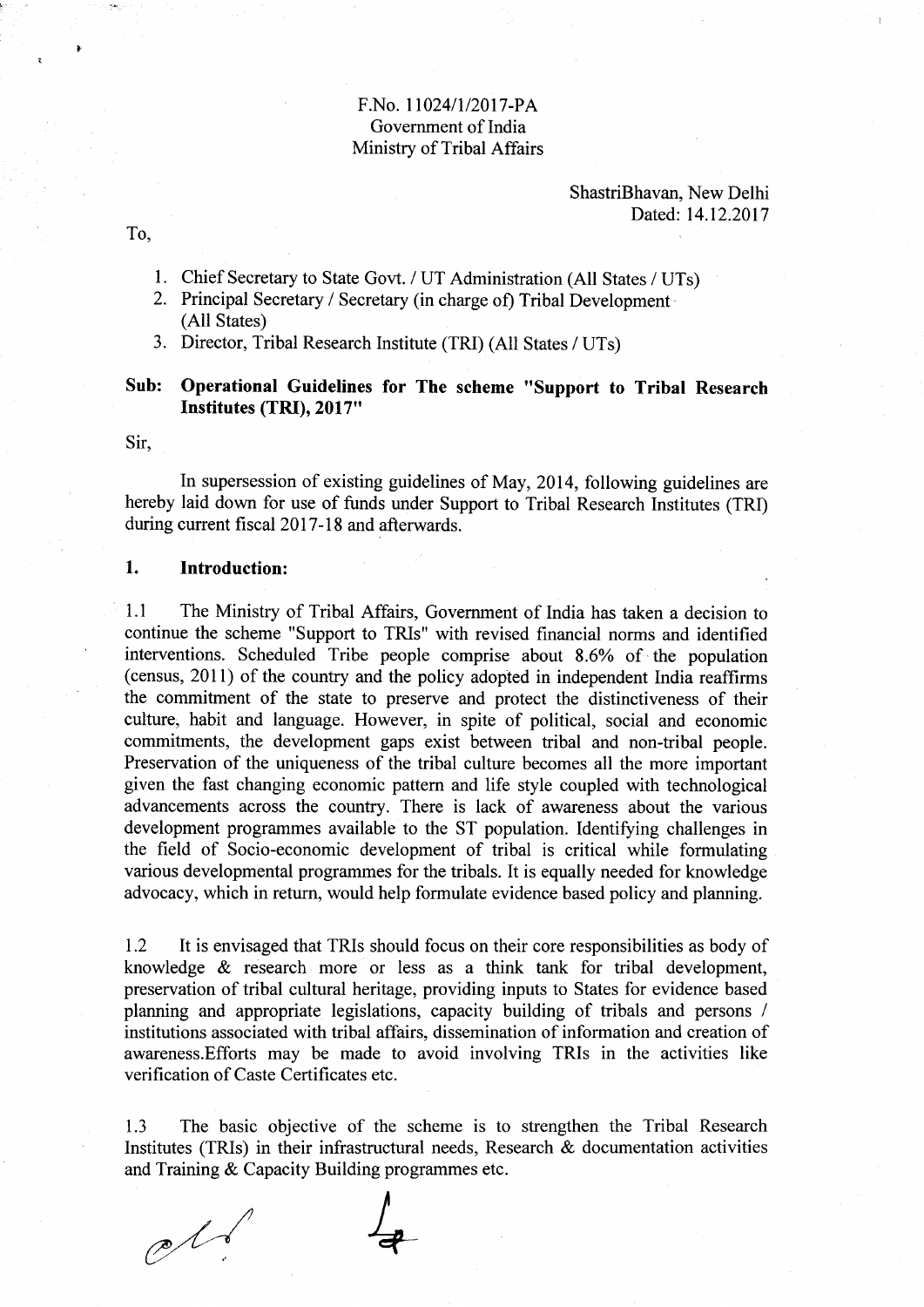### 2. Coverage of the Scheme:

At present, TRIs function in the States of Andhra Pradesh, Assam, Chhattisgarh, Jharkhand, Gujarat, Himachal Pradesh, Jammu & Kashmir, Karnataka, Kerala, Madhya Pradesh, Maharashtra, Orissa, Rajasthan, Sikkim, Tamil Nadu, West Bengal, Uttar Pradesh, Manipur and Tripura. New TRIs will be set up in the States where no TRI exists.

### 3. Institutional Mechanism:

The Ministry of Tribal Affairs (MoTA), Govemment of tndia shall be the nodal Ministry for operationalizing the scheme. The scheme shall be a Central Sector Scheme with 100% funding by the Central Government to the TRIs directly or through State Govemment. A National Level Institute under MoTA could probably be set up to coordinate the activities of TRIs across the country, and to undertake National Level Activities.

#### 4. Activities to be undertaken under the scheme:

## 4.1 Building Infrastructure

- (a) State-of-the-Art building for TRIs/ National TRIs
- (b) Repairs /Augmentation /Upgradation of existing TRI Building excluding routine maintenance like house-keeping, day to day maintenance, utility bills etc.
- (c) Support for setting up of Tribal Museum / Memorials including virtual museums.
- (d) Support for setting up of libraries including Digital Repositories.
- (e) Conference Hall, Training / Resource Centers, training hostels in TRI building.
- $(f)$  Setting up of tribal food cafe, Artisans Corner, Exhibition-cum- Sale outlets of tribal art & artifacts, souvenirs, etc. in TRI/Museum campus, or at other places in the State.
- 4.2 Research & Documentation (including Audio/ Video/ Virtual Reality (VR)/ Augmented Reality (AR) & new technologies):
	- (a) Tribal welfare measure
	- (b) Success stories.
	- (c) Tribal Profile.
	- (d) Tribal language, culture, traditions, customs, art & artefacts, traditional medicinal practices, tribal myth & stories, tribal cuisines and other special characteristics and
	- (e) Monitoring and evaluation of various government interventions.
	- (f) Development and printing of primers in local tribal languages.
	- (g) Any other aspects relating to tribal art, tradition and culture

 $ol6$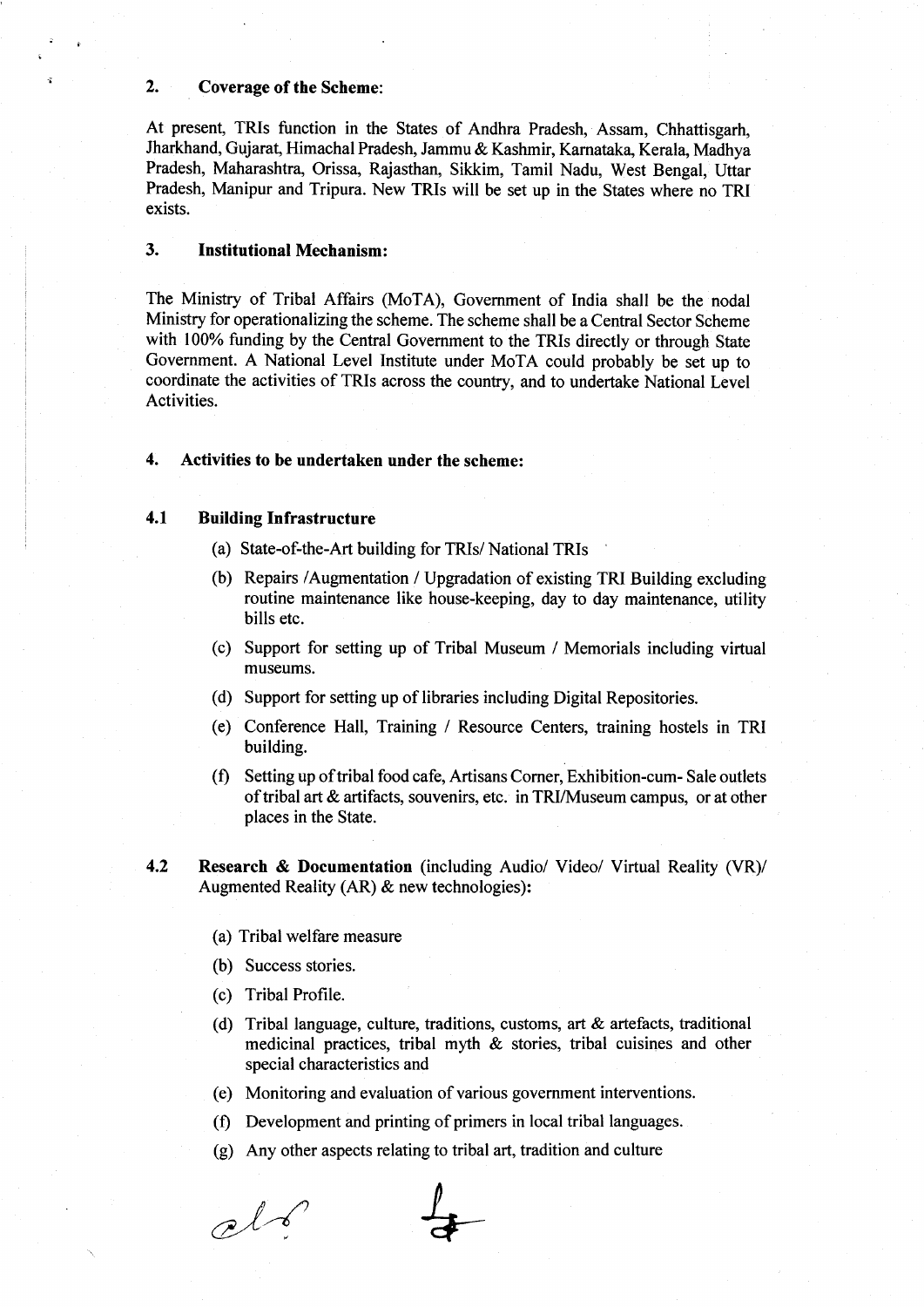#### 4.3 Training and Capacity building:

- (a) Laws/constitutional provisions in respect of Scheduled areas / tribal rights. (including FRA, PESA, Prevention of Atrocity Act, L&RR, Land Acquisition etc.)
- (b) Capacity building of functionaries and tribal representatives on socioeconomic programs.
- (c) Capacity building of Artisans- Art  $\&$  craft, Metal craft, painting, dance/drama, textiles, handicrafts as well as value addition to art, craft and designs etc. This can include kits and tools etc.
- (d) Conducting of Seminars, Conferences, Workshops on various tribal related issues.
- (e) Think tank related activities.
- 4.4 Many tribal festivals/ yatras etc. are celebrated in States which can be publicized at National Level to attract more tourists, TRIs may propose such festivals/ yatras etc. for supplementary support under the scheme.
- 4.5 Organizing "exchange of visits by tribals": TRI shall arrange visit to other parts of the State/Country. The visiting groups may comprise of people for various tribes, have adequate representation from women and officials. The objectives should include to get a wider perspective of culture and traditions, to learn about socio- economic development/ best practices of other areas and to see how TRIs can be managed more efficiently and to see how socio-economic development can happen without losing core culture etc.
- 4.6 Innovative projects /initiatives / activities which can help the tribals or tribal majority area.

#### 5. Manpower Requirement:

A dedicated core staff structure with an independent Director is essential in order for smooth management of the institutions and the same will be taken care of by the State Government. The salary of the entire staff will be borne by the State Government / UT.

#### 6. Funding:

6.1 There is no uniformlty of requirements among TRls. Some of the TRIs have their own building, some others are running in rented building. Similarly, some TRIs have libraries, museums etc. on the other hand some others do not have. It is thus not feasible to lay down a strict criteria for allocation of funds to States. Funding under this Scheme would, however, be 100% grant-in-aid by the Ministry of Tribal Affairs to the TRIs on need basis with the approval of APEX Committee. TRIs would be responsible to prepare proposal and detailed action plan for the year alongwith budgetary requirement and submit it to the Ministry through State Tribal Welfare Department.

 $cl$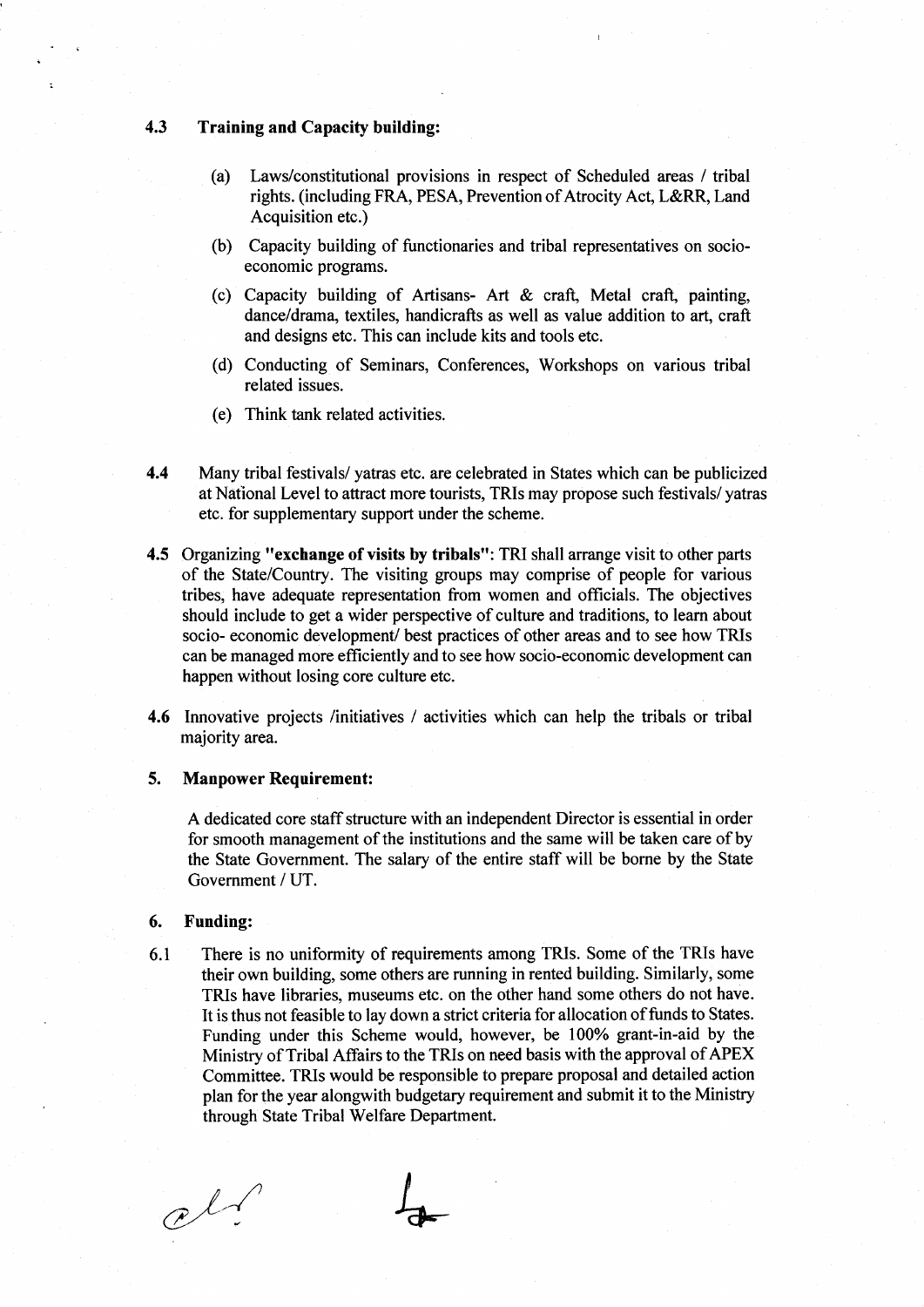- 6.2 The proposals shall be accompanied by utilization certificates as per provisions of GFR.
- 6.3 ltem-wise proposed budgetary expenditure shall be clearly spelt out.

## 7. Monitoring:

- Each TRI shall have its own web portal. All documentation to be put there as well as MoTA repository. 7.1
- The Ministry of Tribal Affairs, Government of India will carry out concurrent monitoring through physical and financial reports and visits by officers of the Ministry to review the scheme. 7.2
- The scheme will be evaluated by MoTA before the end of 2019-20 period. 7.3
- An Apex Level Committee will approve the Annual plan submitted by TRIs through State Govemment and shall monitor implementation of the same. 7.4
- The activities approved by the APEX Committee will be reviewed on quarterly basis and an appropriate mechanism shall be devised. 7.5

|     | Secretary(TA)                                                                        | Chairperson |
|-----|--------------------------------------------------------------------------------------|-------------|
| 2.  | Joint Secretary, MoTA concerned TRIs                                                 | Member      |
| 3.  | Joint Secretary, In-charge of Scheduled Tribe Component.                             | Member      |
| 4.  | Joint Secretary & Financial Advisor, MoTA                                            | Member      |
| 5.  | Joint Secretary, M/o Culture.                                                        | Member      |
| 6.  | Joint Secretary, M/o Tourism                                                         | Member      |
| 7.  | Joint Secretary, M/o Skill Development                                               | Member      |
| 8.  | Advisor, NITI Aayog                                                                  | Member      |
| 9.  | Principal Secretary / Secretary / Commissioner (in charge<br>of) Tribal Development, |             |
| 10. | Director, State TRI                                                                  | Member      |
| 11. | Director / Deputy Secretary / Under Secretary<br>$(TRI)$ ,                           | Member      |
|     | MoTA                                                                                 | Secretary   |

7.6 The Composition of the APEX Committee will be as follows:

8. This guidelines shall come into effect immediately

(Rajender Kumar)

Director(TRI) Tele:23387396